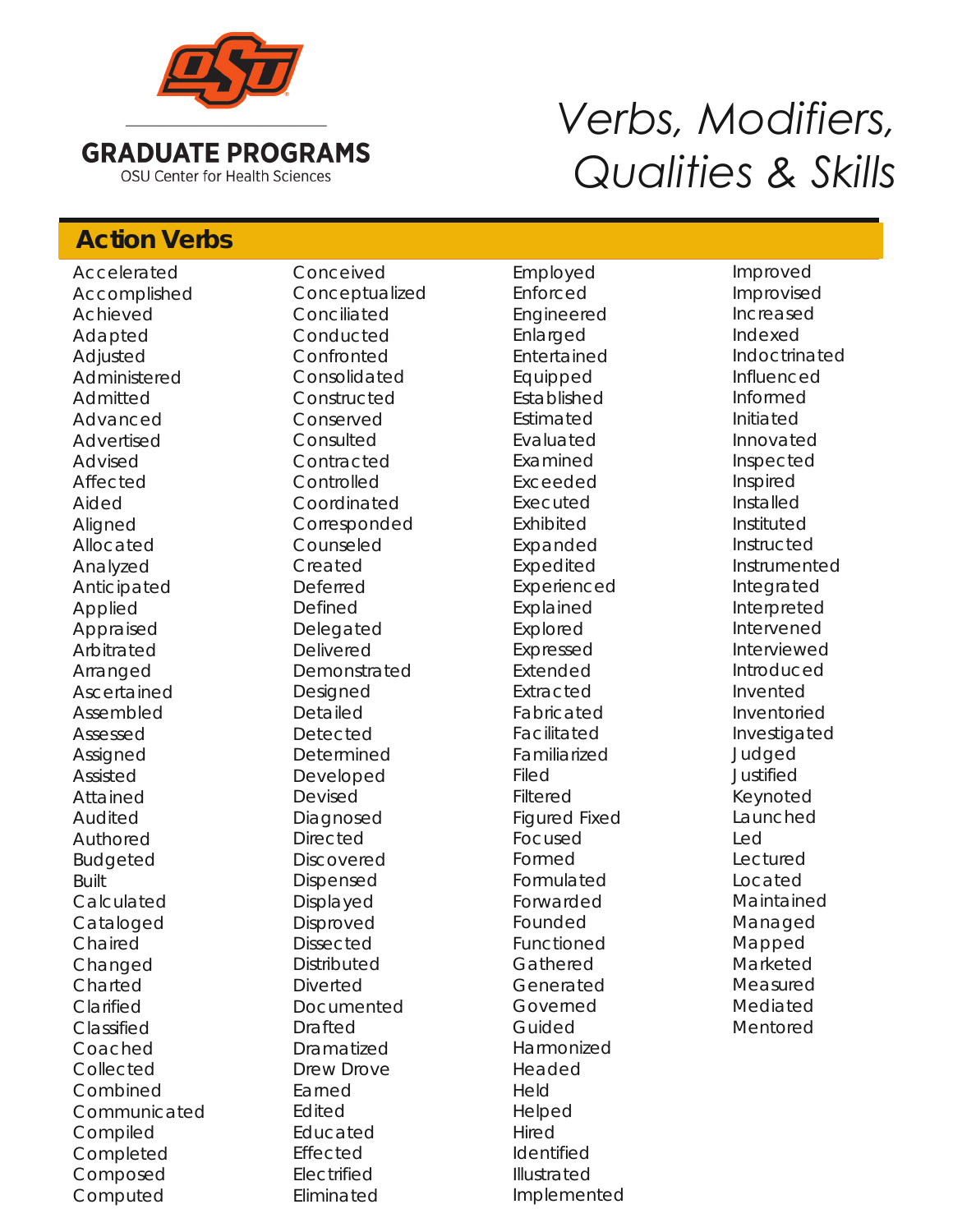### **More Action Verbs More Action Verbs**

Merged Modeled Modified Monitored Motivated **Navigated** Negotiated **Observed Obtained** Operated Optimized Ordered **Organized Originated** Outsold Overcame Oversaw Painted Participated Patented Perfected Performed Persuaded Photographed Piloted Pioneered Planned Played Predicted Prepared Prescribed Presented Preserved Presided

Printed Processed Produced Programmed Projected Promoted Proposed Protected Proved Provided Publicized Published Purchased **Quoted** Raised Realized Reasoned Recommended Reconciled Recorded Recovered Recruited Reduced Referred Refined Rehabilitated Rendered Renovated Reorganized Repaired Replaced Reported Represented Researched

Resolved Responded Restored Retrieved Reviewed Revised Revitalized Rewrote Saved Scheduled Secured Selected Served Set up Shaped Simplified Sketched Sold Solved Sorted Sparked Spearheaded Specified Spoke Stabilized Staffed Stimulated **Straightened** Streamlined Strengthened Structured Studied Succeeded Suggested

**Summarized** Supervised Supplied Surveyed Synthesized Systemized Tabulated Tailored **Talked** Taught Tested Timed Trained Transcribed Transferred Transformed Translated **Transmitted** Treated **Triggered** Tutored Uncovered Unified Updated Upgraded Utilized Verified Visited Won **Wrote**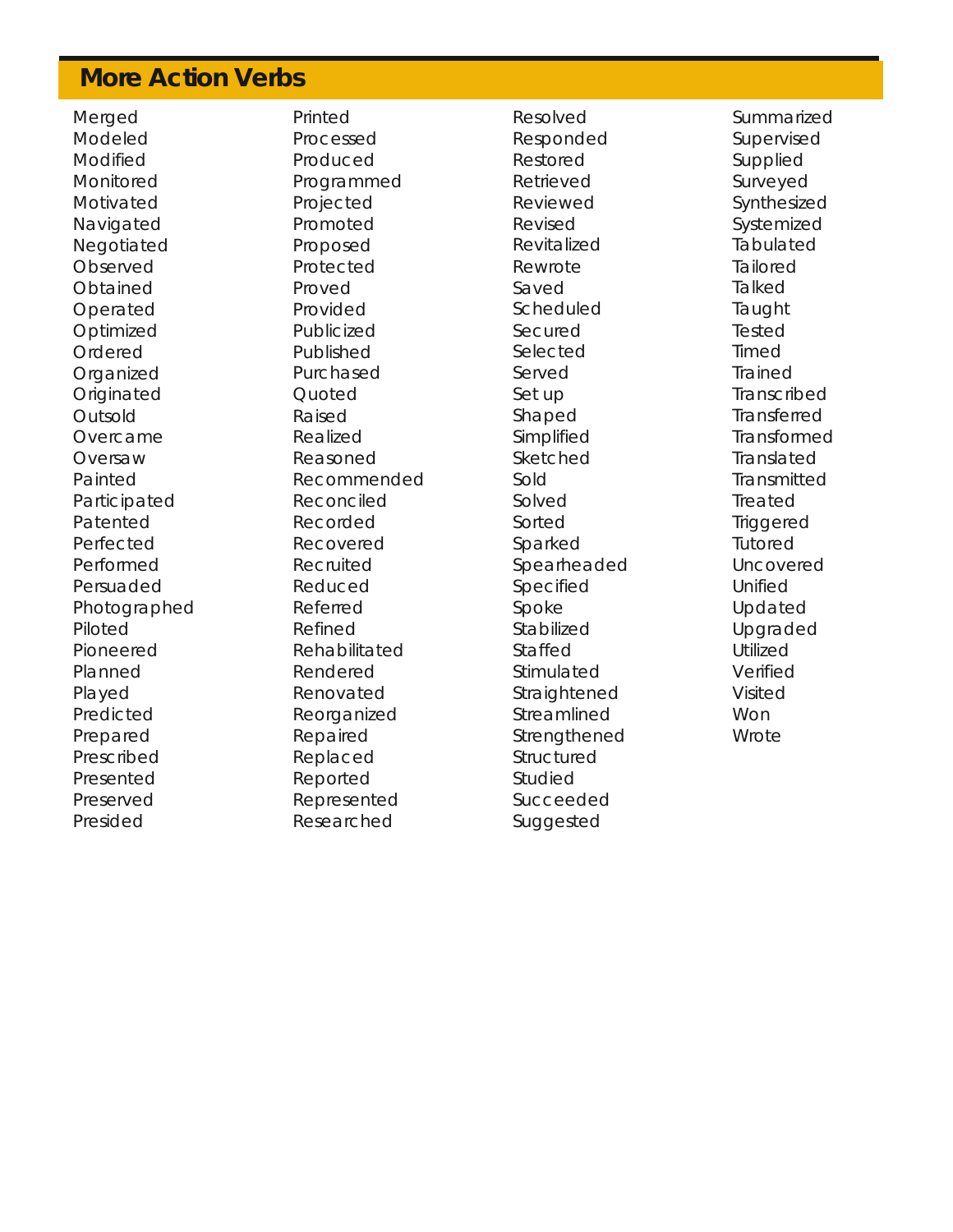#### **Positive Modifiers Positive Modifiers**

Accurately Actively Aggressively Alertly Ambitiously Analytically **Artistically Assertively** Capably **Competently Competitively** Confidently Conscientiously **Consistently** Cooperatively **Creatively Diligently** Effectively

**Efficiently Energetically** Flexibly Imaginatively Independently Industriously Intellectually Intelligently Inventively Logically Loyally Maturely **Methodically Meticulously** Patiently Perseveringly **Pleasantly Practically** 

Precisely **Proficiently** Progressively **Qualified** Rationally Realistically Reflectively Reliably Resourcefully Responsibly Significantly Steadily Strongly **Substantially Successfully** Supportively **Tactfully Technically** 

**Tenaciously Thoroughly Thoughtfully** Versatile Vigorously

#### **Personal Qualities Personal Qualities**

Ability to choose or make a decision Alertness Adventuresome **Assertiveness Astuteness** Attention to details Awareness Authenticity **Calmness Candidness** Commitment to grow Concentration Cooperation Courage **Curiosity Diplomacy** Drive Dynamic traits Easy-goingness

Emotional stability Empathy **Enthusiasm** Expressiveness Firmness Flexibility **Generosity** Good judgment Hard work capacity High energy level Honesty Initiative **Integrity** Loyalty Open-mindedness Optimism **Orderliness** Patience Performing well under stress

Persistence **Playfulness** Poise **Politeness Punctuality** Resourcefulness Self-confidence Self-control Self-reliance Self-respect Sense of humor **Sincerity** Spontaneity **Tactfulness Tidiness Tolerance** Versatility **Utility**